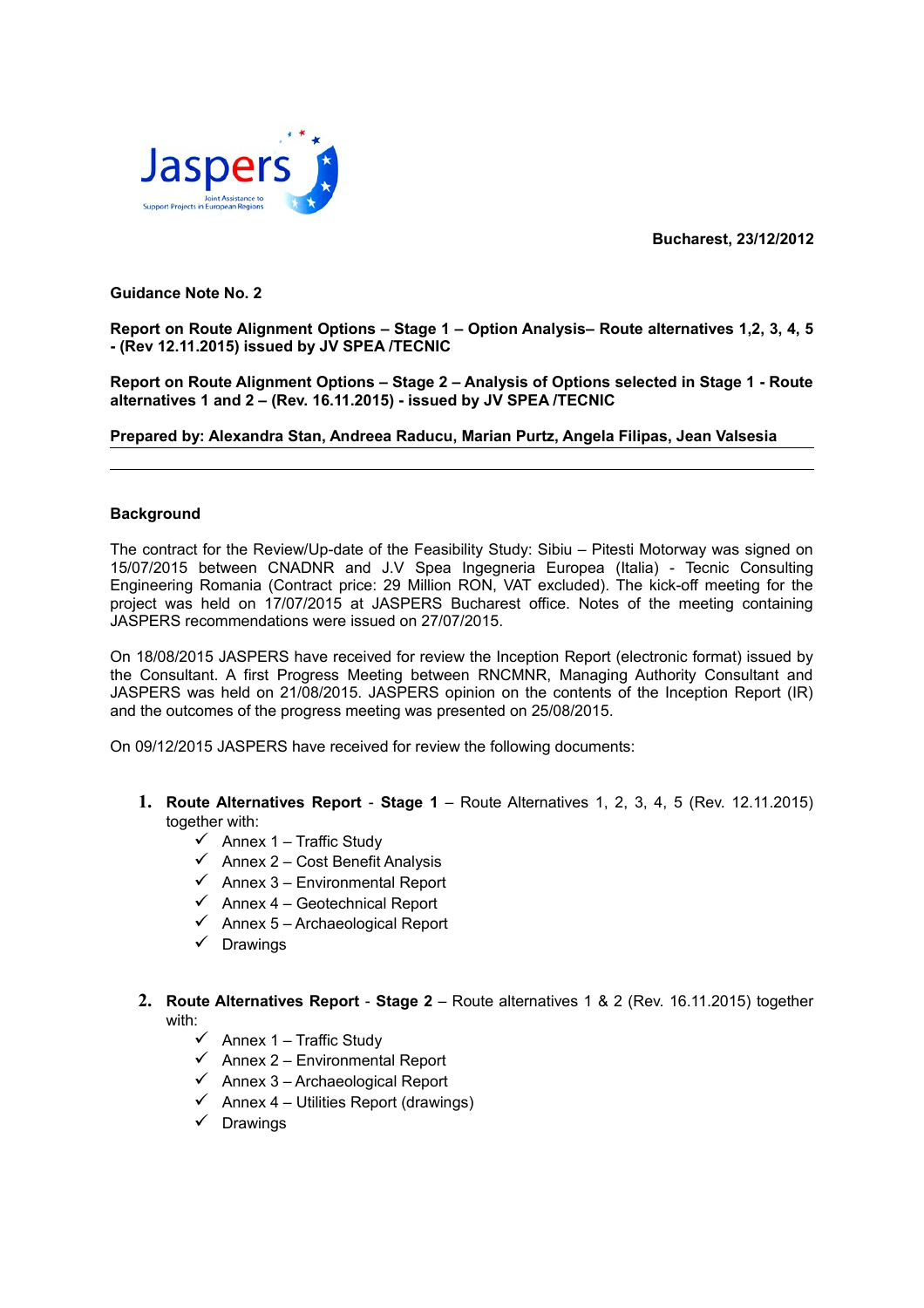On 18/12/2015, during evaluation of the above mentioned documentation, an up-dated Annex 1 - Traffic Study - Stage 1 was submitted by the Consultant, replacing the 09/12/2015 version.

JASPERS comments and recommendations with regards to the above mentioned reports are presented below in connection with previous recommendations issued by JASPERS:

#### **General considerations**

The content of the documents reviewed is not suitable at this stage to support a successful Financing Application for the project.

As recommended in the Commission's Implementing Regulation (EU) 2015/207, the Option Analysis should be carried out in two steps: in the first step looking at basic strategic options (i.e. type of infrastructure and location for the project) and in the second one at specific solutions at the technological level.

The option analysis process should start with the strategic background, the context within the relevant national strategic plans and development programs (e.g. General Transport Master Plan and the Large Infrastructure Operational Program) and determination of key project objectives. The Reports fail to present this strategic background sufficiently.

The background information should certainly include the actual status of the relevant existing road network in the studied area. The problems and constraints identified should provide reasoning and basis for the definition of the general objectives of the project. This information is missing from the reports too.

As far as the Multi-Criteria Analysis (MCA) is concerned, it is noted from the Reports that the same methodology/criteria were applied to both stages of the route alternatives analysis. While this is not necessarily a wrong approach, the analysis provides for a mix of sometimes redundant or irrelevant quantitative and qualitative criteria applied in the same manner in both stages without any qualitative improvement to the data, information or analysis used.

More detailed comments are provided in the chapter Specific Comments and Recommendations below.

In the context of the preparation of a successful financing application, the declared implementation strategy, based on the staged approach of project development by lots, (in particular finishing the study for Lots 1 and 5 earlier) will very likely pose problems. Anyway, if still maintained by the Client it should have been reflected in the route alignment study by a clear identification of the respective sections to be constructed as standalone projects, especially for the section between Pitesti and Curtea de Arges, where this sort of implementation strategy would require an improved link to Ramnicu Valcea. Most importantly, it should have been properly analysed and applied within the Traffic Study and CBA as the relevant information is currently not presented in a transparent manner (see the Chapter Traffic Studies and CBA below).

Annex II (*Format for submission of the information on a major project*) to the Commission's Implementing Regulation (EU) 2015/207 states that for a project which represents a phase\* of an overall project, a concise description of the proposed phases of implementation should be presented together with an explanation on how they are technically and financially independent. The criteria used to determine the division of the project into phases are to be presented as well. This is where information provided in the option analysis is required.

\*Note: As stated in the EU Guide to CBA of Investment Projects, *"in project identification, the basic principle is that its scope must always be a stand-alone socio-economic and technical unit i.e. it should generally be functional and independently useful from a transport perspective without depending on the construction of other projects (which may however provide synergies)*". Nevertheless, the same guide states that: "*when a project consists of realising a given section, subportion or phase of a well identified transport investment, the CBA (and the supporting feasibility*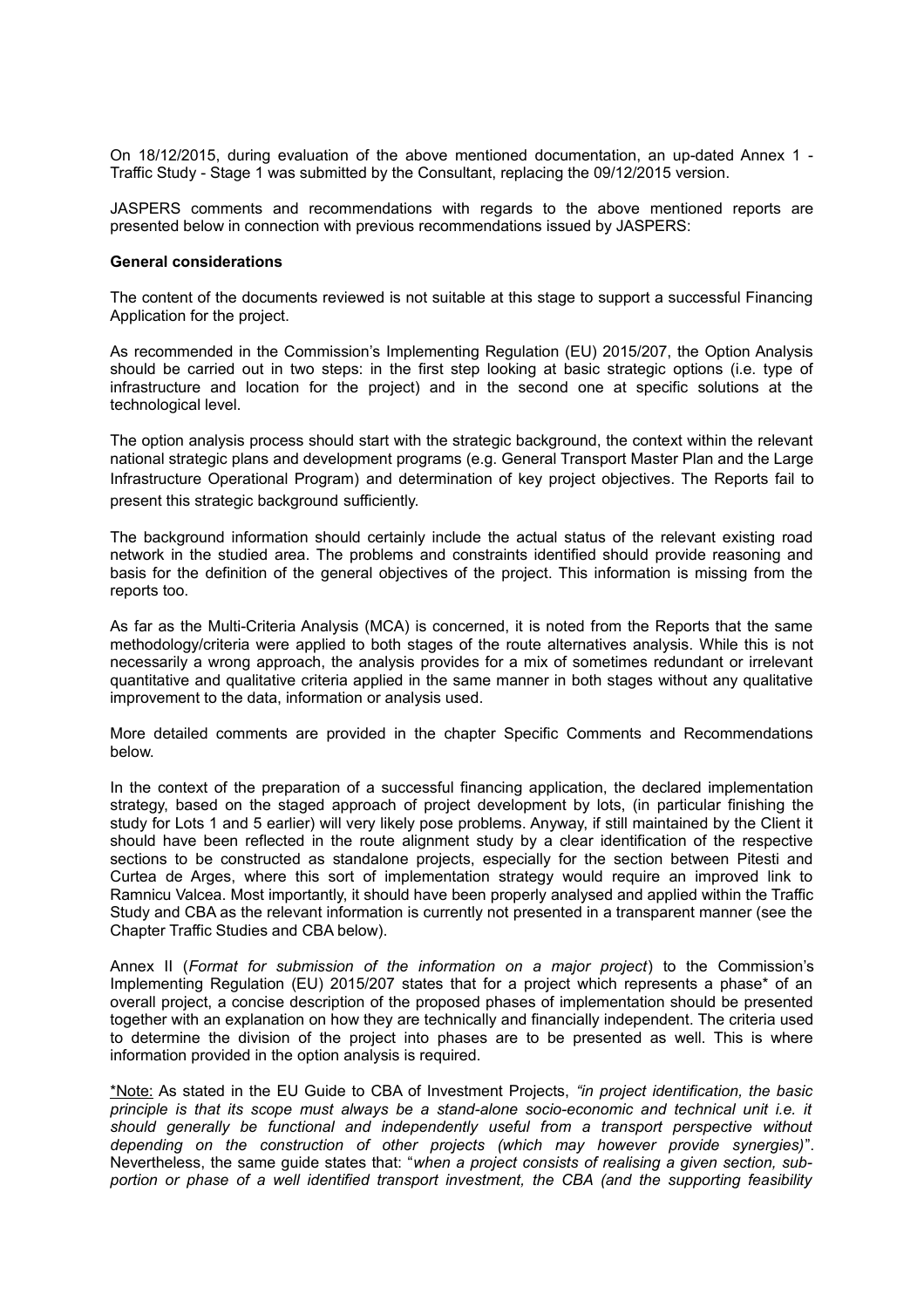*study) should be focused on the entire investment, regardless of the object of the ERDF/Cohesion Fund assistance."*

As provided in the existing design contract, feasibility studies should have been completed by now for the two lots to be implemented in the first phase. The documents reviewed do not provide sufficiently detailed analysis required by such outputs and therefore could not support a financing application.

### **Specific Comments and Recommendations**

### **Stage 1 of MCA**

There are various approaches to the MCA applied across the industry. The approach recommended by the abovementioned EU regulations and the EU Guide to CBA of Investment Projects is a stage approach, where during the first stage a wide range of alternatives is analysed and assessed using a mainly qualitative MCA (even without using a CBA), while the second stage is normally based on mainly quantitative methods (CBA).

This recommended staged approach has been generally followed, and a quantitative assessment (CBA) has been incorporated into the Stage 1. This approach can be only commend as given the length, complexity and constraints of the project and the data available this seems to be the most appropriate way to select the most suitable motorway corridor from the considered options, if properly applied.

However, in its present form the Stage 1 MCA framework as presented in the Report – Stage 1 with its mix of quantitative and qualitative criteria with multiple duplications and without a clear methodology described fails to achieve the required purpose and objective and should be therefore redone.

# Preliminary information

As recommended during the kick-off meeting, at this stage, a brief qualitative analysis of the competing modes of transport for Sibiu – Pitesti should have been included in the preamble of the alignment study. The recommendation was not followed.

The ToR required a brief analysis of the existing legislation and technical standards and regulations applicable. It is important, from the early project development stages to have an input regarding the applicable standards considered by the Designer. Romanian design standards could be discussed in comparison with other selected European motorway design standards considered appropriate for the best development of the project. The issue is very briefly covered in the report by a statement of compliance without any conclusions of the activities performed.

The basis for any option analysis presentation is a clear, detailed, narrative description of the options studied. The description, together with alignment plans would help the reader understand the scope of the analysis. The description of each alignment studied should follow the same structure of information in order to allow comparison. Main constructive elements subject to comparison should be identified and summarised.

The information presented in the report is difficult to follow and asses. The descriptions of the alignments consist of combination of incomplete narrative descriptions and tables setting advantages and disadvantages without any identification of the criteria against which these elements are identified as such. Moreover, presentation of the advantages and disadvantages seems to be biased towards the preferred Variant 1 as all the other options have only their disadvantages presented with almost any advantages.

### Option analysis

Overall, the proposed MCA scoring framework is based on a multilevel analysis as follows:

- Level 1 4 main overall objectives technical, financial, socio-economic and environmental;
- Level 2 30 evaluation criteria stemming out of the objectives set at level 1;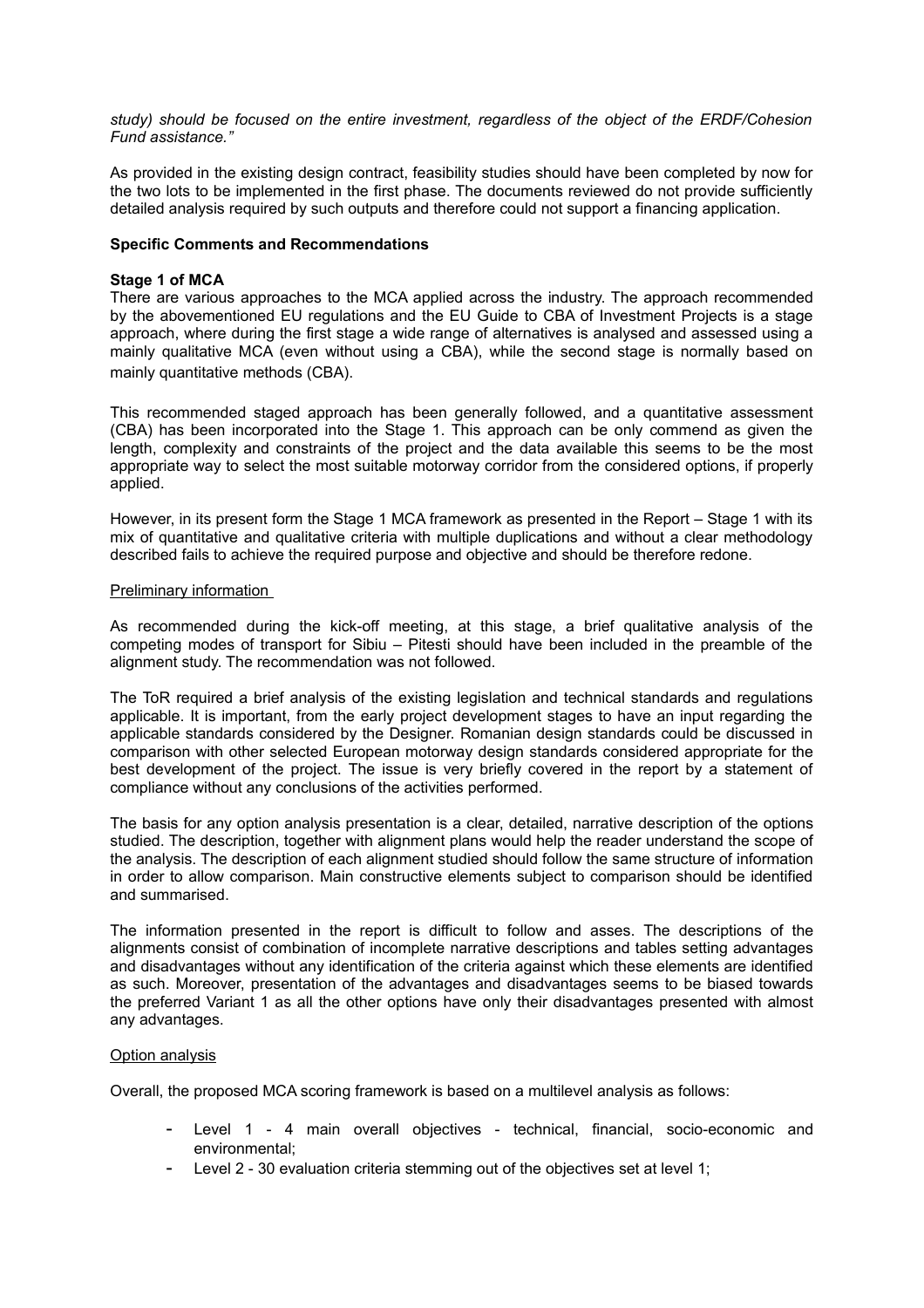- Level 3 - 32 evaluation sub-criteria (defining details considered relevant for the comparison of the proposed options).

The proposed number of criteria and sub-criteria is very high although we understand this was driven by an attempt to develop a comprehensive MCA framework. From our experience a solid ranking can usually be obtained from a reduced number of key criteria that are most relevant for the specific project circumstances and that can be reliably assessed/scored. Therefore, we suggest streamlining the whole scoring framework. A simplified scoring framework should be considered based on key criteria that can be realistically scored and can make difference between the studied alignments.

Moreover, we have reservations against the relative weightings proposed, as the multi-level approach leads to negligible weightings, which do not reflect the actual importance of a certain element in the selection process (e.g. geotechnical constraints – the 15% weighting of these constraints within the 10% allocated to ground constraints within the overall 25% weighting of technical constraints - 0.375 % - does not actually capture the impact of such constraints).

The manner in which the methodological framework is presented does not provide the base for a clear identification of the steps followed and does not present arguments behind the selection of the criteria as well as of the scoring system. The option analysis is reduced to a summary table of results. Therefore, the correctness and appropriateness of the option analysis process cannot be checked.

For the purpose of accountability and transparency, each and every criterion needs to be clearly defined together with the reason for considering it relevant. If scoring is considered, then the scores should be defined in the presentation of the methodology. Criteria for which the existing level of information at this stage does not allow a relevant differentiation between options should be identified as such and excluded from the assessment process (e.g. hydrological/hydrotechnical constraints, seismic constraints, traffic safety, utilities relocation, interested population, etc.).

Information is not consistent across the report (e.g. the number of interchanges in the narrative description of the alignments differs from the one declared in the summary table of the technical characteristics and from the numbers considered in the cost evaluation; design speed values in the narrative description differ from the values in the summary table etc.).

Climate change vulnerability and risk assessment are particular aspects which should be considered, especially if the project is to apply for EU assistance. JASPERS recommendations with regards to climate change vulnerability and risk assessment were not considered in the option analysis process. Many of the proposed criteria are redundant as their effects are captured by the preliminary CBA (project costs, traffic values, implementation duration, and benefits associated to the project VoT, VoC, accidents costs and environmental impact). The construction cost already includes the impact of other sub-criteria considered (e.g. length of the project, geometrical characteristics, design speed, land surface to be acquired, technological complexity of works).

The implementation periods required for all project lots including logical sequencing should be adequately assessed taking into accounts specific engineering, environmental, geological etc. issues affecting them (currently the implementation period considered for all lots is 4 years and 5 years used in the CBA, see below). But as the impact of implementation periods is implicitly captured in the CBA it should not be considered as a separate criterion.

The proposed split of the project cost in sub-criteria, under the financial criterion is not relevant and since the impact of all the project cost components (CAPEX and OPEX) is captured through the CBA, these costs should not be considered as separate criteria.

The socio-economic criterion is actually captured by the CBA outputs. If as shown in the report, a basic CBA was carried out at this stage for all the alternatives, then one of the output indicators (NPV or BCR) should be considered as the relevant criterion, since it captures the impact of both costs and benefits of the project.

As no tolls which might generate revenues to affect the option selection are foreseen for any particular option, the financial indicators are not relevant for the scope of the MCA. In this case, the financial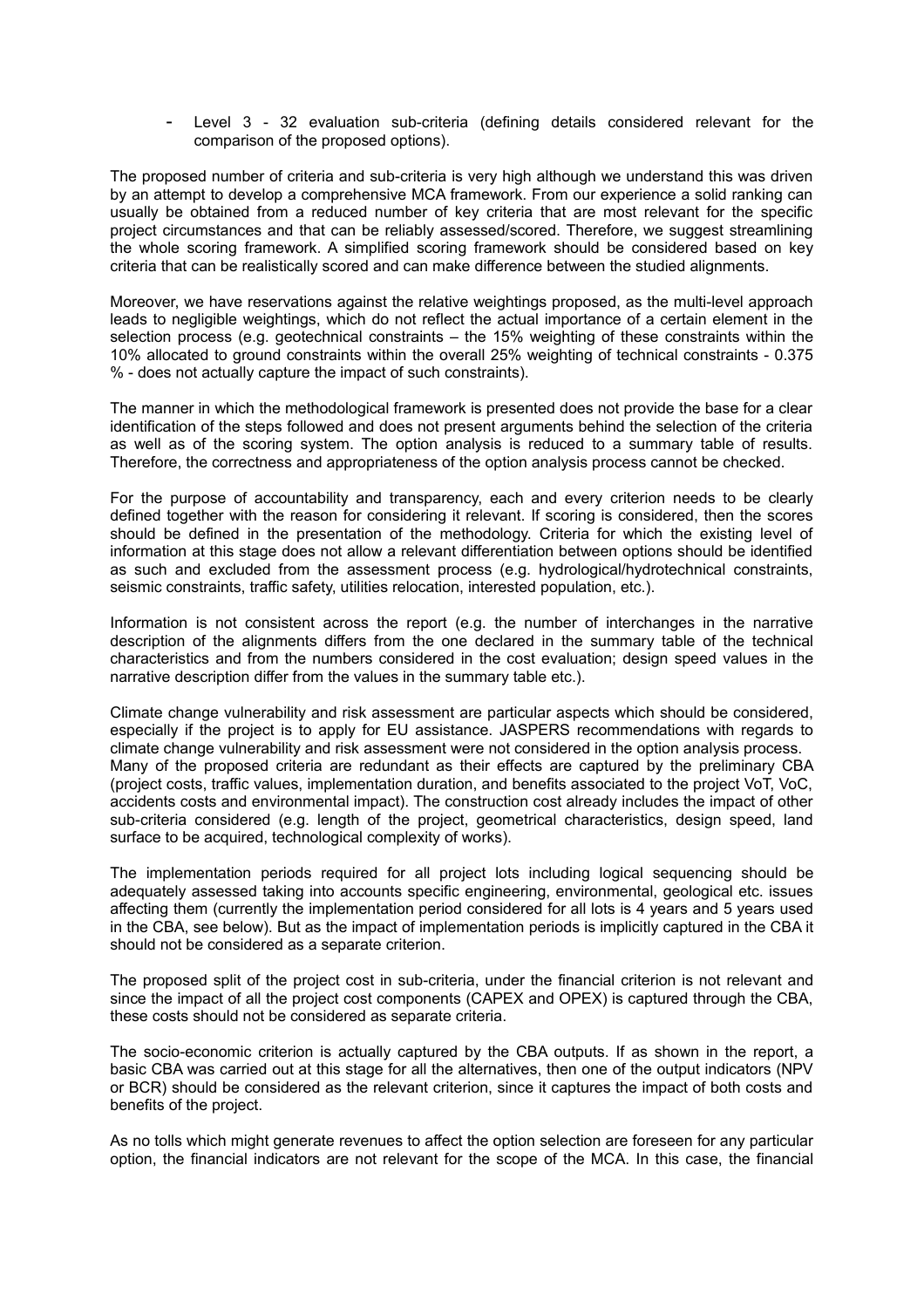analysis is a tool to assess the need of co-financing of the project from ERDF/Cohesion Funds and shall be therefore carried out only for the preferred option within the final CBA.

All the proposed sub-criteria related to environment benefits considered within the socio-economic section such as the positive impacts on the local development or the negative impact on the built-up areas, relocation of human communities and employment opportunities are based on the information presented considered not relevant since they do not highlight any specific differences between the options analysed. Such criteria should either be properly analysed and supported by relevant data and information (e.g. number of properties to be demolished or number of inhabitants to be relocated etc.) or if found not to be relevant excluded from the scoring framework.

The relevant benefits related to environment are noise, air pollution and GHG emissions and are actually captured by the CBA.

While the value of the public consultations is recognized, they are legally covered under the EIA procedures and therefore should not be considered as a separate criterion.

With regards to the environmental assessment, based on the contents of the Environmental impact assessment report for Stage 1, it is not clear why a fourth level of analysis was proposed for Natural Parks when in fact it is identical with level 3 and not used for other environmental sub-criteria.

It needs to be clarified why the number of localities affected was proposed as a sub-criterion for air pollution, as well as why interference with wetland areas was considered as a sub-criterion since there are no Ramsar sites in the area of the project.

The interference with Natura 2000 sites was considered the most important criterion from the environmental point of view. Following this criterion, the most advantageous is considered the Route Alignment 5 while the Route Alignment 2 is determined to be the most disadvantageous option. This is not discussed in the option selection process, which recommends, at the end of stage 1 the Route Alignment 2 as one of the preferred options. In connection with this result, special attention should be paid to the assessment of alternatives in the Appropriate Assessment Study.

The list of weighted criteria and sub criteria in the Report – Stage 1 is followed by three criteria which are actually not defined at all: risks, eligibility conditions and other aspects. Since no description of these criteria is presented in the Report and no proof of their application is provided, their relevance cannot be assessed.

A risk evaluation has been carried out for the Stage 2 (only for Route Alignments 1 and 2) but not according to the mandatory list of risks identified in Commission's Implementing Regulation (EU) 2015/207 - Annex III. The risk evaluation provided is a list of risks and their probabilities and level of impact without any risk management measures proposed.

### **Stage 2 of MCA**

The second stage of the option analysis, carried out for the short-listed options, should include a refined MCA based mainly on the cost benefit analysis (CBA) together with other elements that are relevant for the option selection.

The CBA is a method that analyses the project impact (cost and benefits), translates them into common denominator (currency unit) and compares their efficiency (in the form of ENPV, EIRR or B/C ratio) in most transparent and objective way (compared to subjective scoring and weighing). Admittedly, CBA is not able to capture all project impacts, but certainly it does capture the majority of them. It is therefore logical to assign the most weight to the CBA indicator (B/C ratio or NPV), say between 60 – 70% (with noise, emissions, accidents, Level of Service etc. implicitly included), and the rest to other aspects not considered in the CBA. These other aspects, to be determined by the Consultant as relevant for the project might include the environmental impact (e.g. impact on Natura 2000 sites, cultural heritage and water), climate risks (floods, landslides and other relevant risks – although normally these would be reflected in the project cost) and social (e.g. loss of agricultural land, resettlements etc.) and planning (national and local) considerations.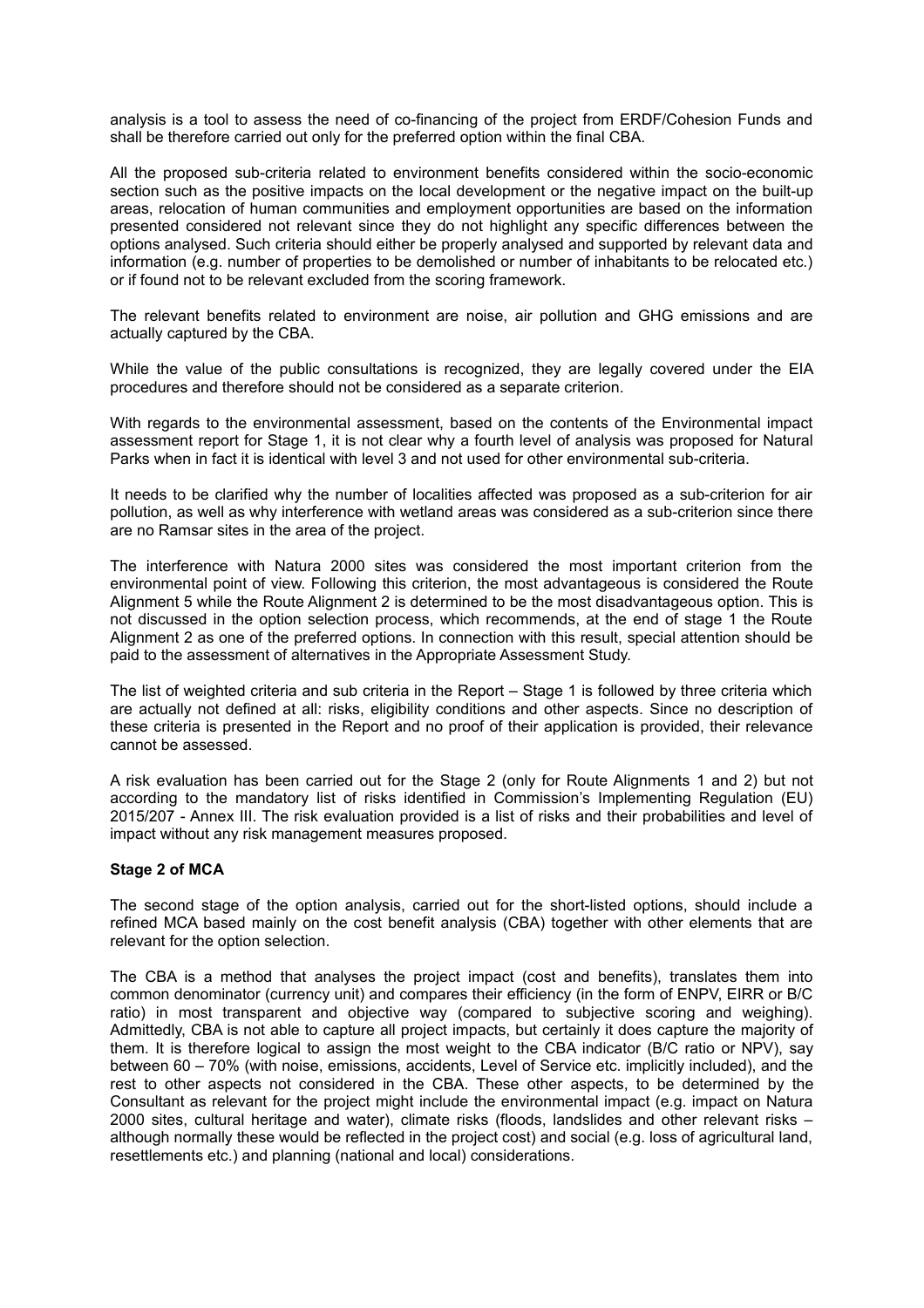The second stage should consist of the adjusted definition and expansion of the variants considered (i.e. based on combinations of several alignments by route sectors, different design speeds and crosssection alignments, optioneering for structures etc. based on the latest survey and environmental information), readjustment of the traffic model and assumptions used (e.g. timetables, if required) and revision and update of the cost estimates based on the most recent survey information (e.g. topographical information, ground investigations, latest environmental information, climate change assessment, progressing design including buildability considerations etc.).

The level of detail required for this stage of assessment should be developed based on topographical surveys (LIDAR Aero surveys) which provide for a 3D modelling of the selected route alignments and allow for proper identification of potential technical constraints and buildability issues as well as for a proper cost assessment to be used in the option analysis. The availability of such data even at an earlier stage in the option analysis would have supported a better assessment of the proposed alignments.

The MCA used for the assessment of the two preferred options (route alignments 1 and 2) was developed following the same criteria employed for the Stage 1. The only reference for review is the summary table of the option analysis, which shows a slight modification of the scores, not supported by any additional information.

For the environmental impact assessment the following elements were noted in the relevant report:

No clear distinction between Stage 1 and Stage 2 and no interpretation and justification of the outcomes of Stage 1 were provided;

- Two additional tables (as part of the Stage 1) were presented: no. of protected areas crossed and no. of intersections with water courses without any interpretation or relevance for the assessment.

The analysis in Stage 2 was limited to presentation the Natura 2000 sites concerned for the Alternative 1 and Alternative 2 without presentation of any other environmental considerations; the presentation of the advantages and disadvantages is limited and the justification provided is not convincing;

The mitigation measures presented in the table, even if it is a preliminary estimation, could not be identified in this stage of the assessment. Considering the complexity of the project it is needed to have more detailed and structured information about the impact of the project on environment, including impact on Natura 2000 sites before defining the mitigation measures or, if needed compensatory measures;

- The climate change aspects were not considered at all in the analysis. According to the requirements of the Commission Implementing Regulation (EU) 207/2015 laying down detailed rules implementing Regulation (EU) No 1303/2015 *"the options should be compared against different criteria, including for example technical, institutional, economic, environmental and climate change aspects. The Financial Application for major projects (FA) should provide information that such an assessment took place during project preparation. It is required, under section D.2.2 (iv), to provide information on risks involved for each alternative, including risks related to climate change impacts and weather extremes. A summary of this assessment should also be presented in Section F.8.2 and section F.8.3. of the FA. As a support in providing such information can be use the Non-Paper Guidelines for Project Managers: Making Vulnerable Project Climate Resilient developed by DG Climate Action of the European Commission:* http://ec.europa.eu/clima/policies/adaptation/what/docs/non\_paper\_guidelines\_project\_managers [en.pdf.](http://ec.europa.eu/clima/policies/adaptation/what/docs/non_paper_guidelines_project_managers_en.pdf)

The document provides information on the steps that can be undertaken to integrate climate resilience within a project development.

As an overall remark, in the absence of a defined methodological framework, with details of the criteria and scores used for the assessment of the two options, the process cannot be followed and confirmed.

The existing report needs to be revised to provide the relevant level of details needed for a proper analysis to lead to the preferred alignment option.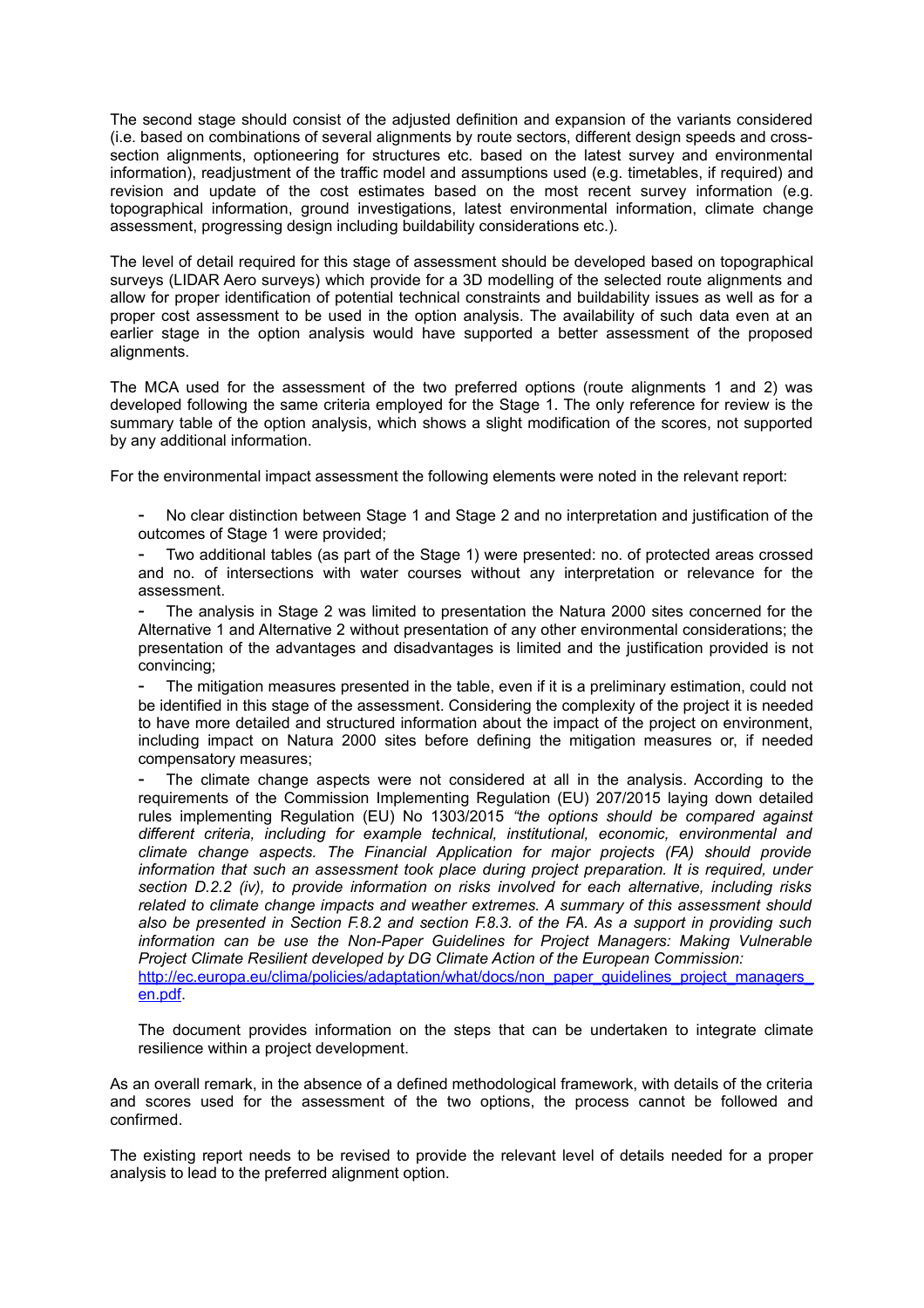### **Traffic Studies and CBA Reports**

The manner in which every route alignment option and its connection to the existing network are considered in the traffic model has an impact on the estimated traffic volumes and hence the economic performance i.e. viability of the specific option.

As the number of interchanges for each route alternative analysed is not consistent across the reports it cannot be identified if all the interchanges where actually considered for the traffic modelling (e.g for Route Alignment 1 the summary table of the technical characteristics refers to 8 interchanges, the narrative description identifies 5 interchanges and the traffic study defines 5 sections which would be generated by 6 interchanges).

The cost of the rehabilitation of DN73C (which provides for the connection with Ramnicu Valcea) is considered in the cost estimates for all the five options studied, but there is no actual proof of the link being included in the traffic model.

With regards to the future network development considered in the traffic study, since some of the data in the project implementation horizon are questionable (Comarnic – Brasov completed in 2020) it is recommended for the Beneficiary to liaise urgently with relevant bodies (e.g. the Strategy Department of the MTI) in order to establish realistic network development assumptions for input into the Demand Analysis.

For the first stage of the option analysis a preliminary traffic study was developed based on the National Transport Model within the GTMP. On 18/12/2015, during evaluation of the documentation, an up-dated Annex 1 - Traffic Study - Stage 1 was submitted by the Consultant, replacing the 09/12/2015 version. Given the short time given for JASPERS review, the model could not be reviewed in its entirety, but it is recommended for the Consultant to consider most recent traffic estimates for both stages. More detailed comments and recommendations regarding the Traffic Study will be provided in due course pending a proper review of the document.

CBA excel files were not made available for JASPERS review and therefore the correctness of the calculations cannot be confirmed.

Several inconsistencies are still noted: the implementation duration in the CBA (5 years) differs from the one estimated in the MCA (4 years); the operation and maintenance costs were not considered for the existing road network in the "with project" scenario. All these should be checked.

The structure of the benefits is unusual, with a very low share of VoC savings (0.5%) and very high accidents savings share (15.2%). Moreover, the VoC savings are identical for all the route alignments studied, while they have different characteristics in terms of length and geometry.

In both CBA reports, the chapter which should describe the traffic demand is missing, which makes the assessment of the analysis difficult.

Note: The Applicant Guide for the Large Infrastructure Operational Program will be soon completed with the National CBA Guidelines. This document should be considered for the future development of the CBA.

Moreover, the results of separate studies within the route alignment analysis identify different alignment options as more appropriate (Final Traffic Study Report – Options 1 and 4, Environmental assessment report – Option 5). The option selection process should be made consistent across the entire study.